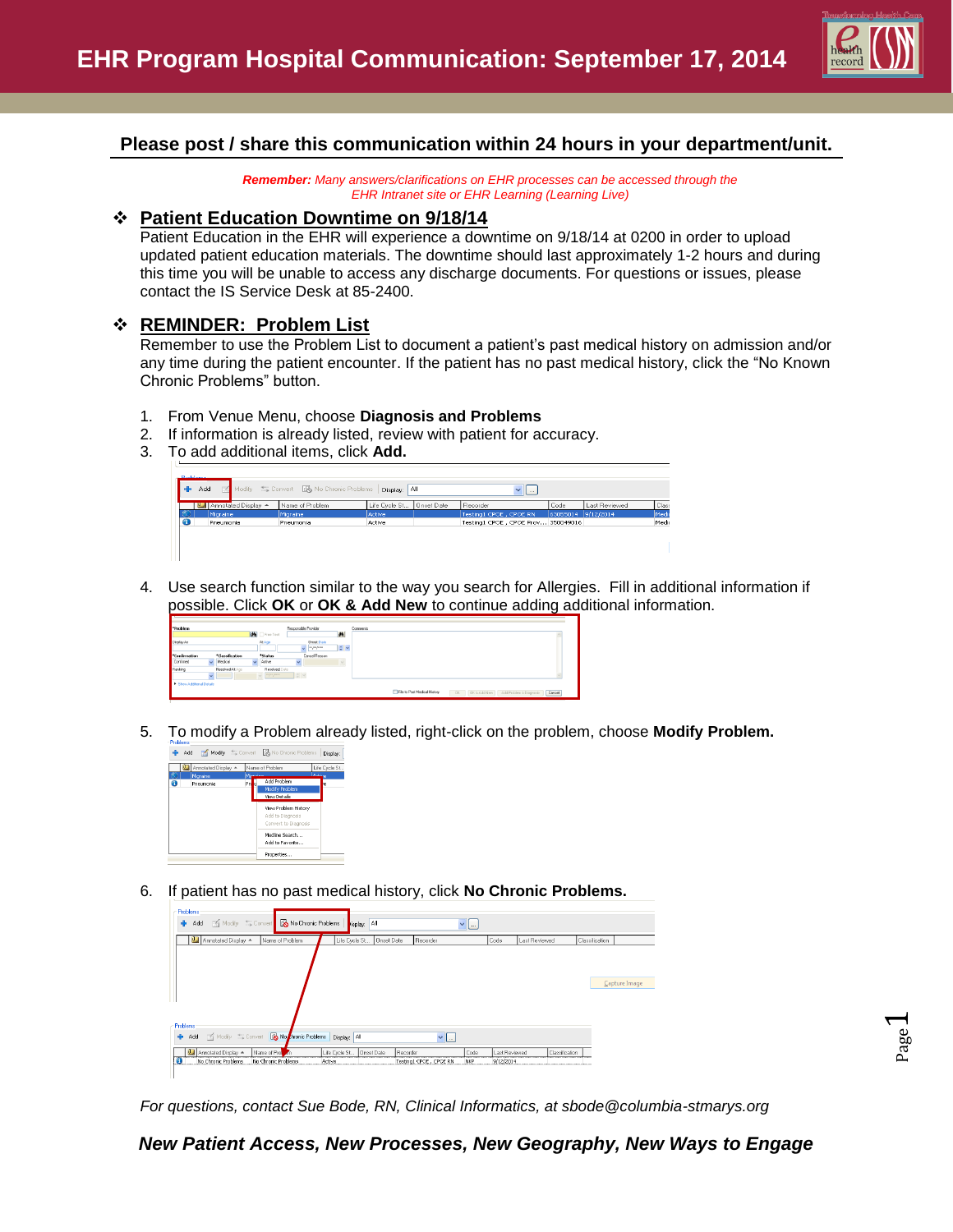

# **REMINDER: Choosing a Relationship**

Wisconsin's Mental Health Act and Federal Law apply stricter confidentiality requirements to behavioral health or "treatment records," which do not allow a clinician/provider to access these records without a patient's consent. "Treatment records" are defined as records (including registration records) created in the course of providing services to individuals for mental illness, developmental disabilities, alcoholism, and drug dependence created by any treatment facility providing for the treatment of AODA and mental health. Sensitive behavioral health information of this nature should only be accessed if it is necessary for the clinician to perform his/her duties.

The majority of users will continue to need to establish a relationship with each patient, as they open the chart in the EHR, deciding whether to access only the medical treatment record or the medical and behavioral health treatment record. Follow the process steps below to establish a relationship.

#### **Establishing a Relationship**

1) After selecting a patient chart to open, the "Assign a Relationship" window will open.



- 2) To view only the medical treatment record, select the standard relationship that describes your role and click OK - in this example "Office/Clinic: Physician".
- 3) To view the medical and the behavioral health treatment record, choose the "Sensitive Information Access" relationship and click OK.

#### **Inactivating a Relationship**

To access sensitive information once you have established a non-sensitive information access relationship, follow these steps:

- 1) With the patient's chart open, select Patient Info/Insurance from the venue menu.
- 2) From the Visit Relationships pane locate your relationship. Click on the line to highlight it. Right click on the line to bring up a drop down window. From the drop down window select Inactivate.
- 3) Close the patient chart.
- 4) Open the patient chart again and establish a new relationship selecting Sensitive Information Access.



Page  $\boldsymbol{\sim}$ 

*New Patient Access, New Processes, New Geography, New Ways to Engage*